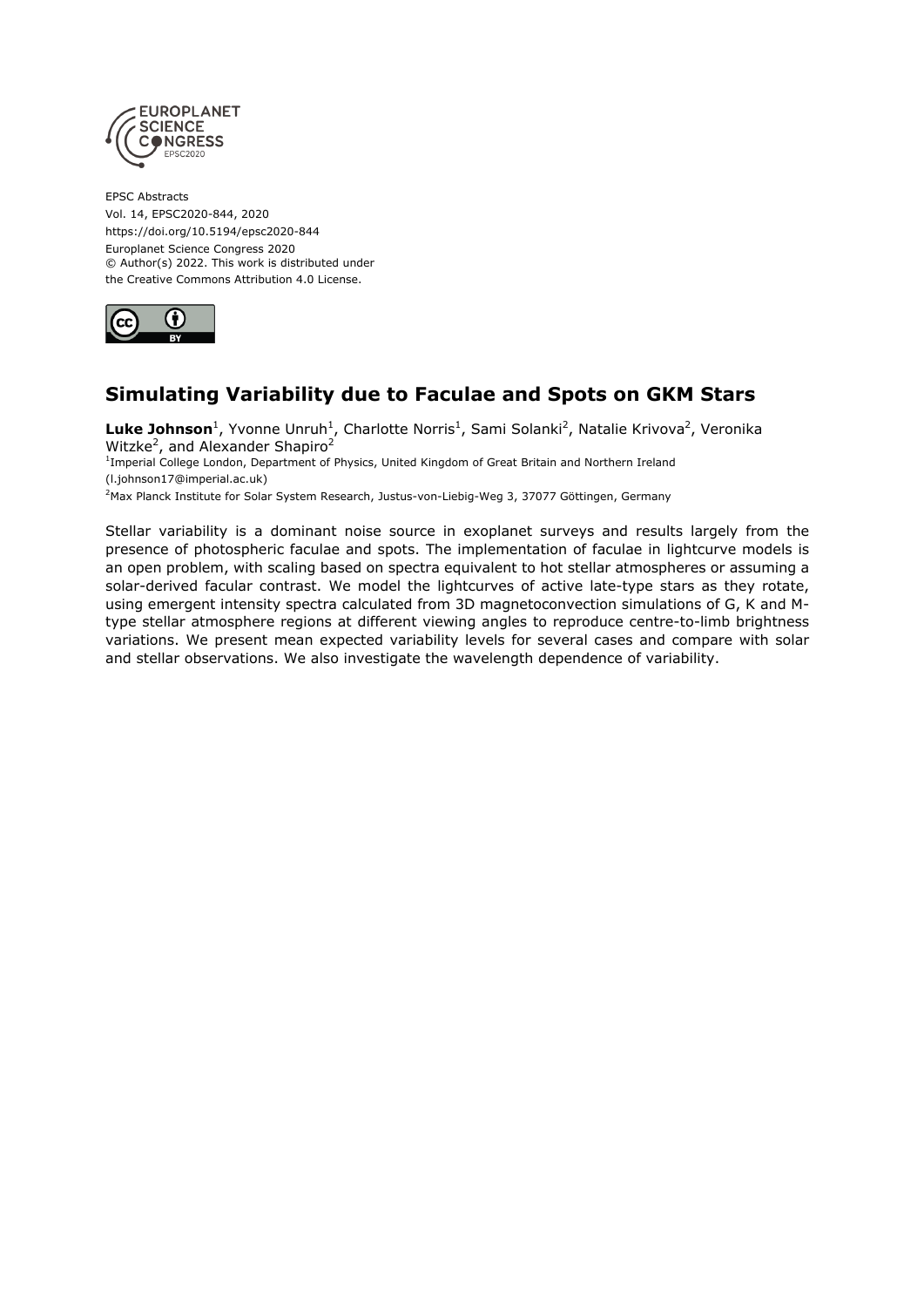

Fig. 1: Example of our geometrically accurate lightcurve modelling approach. Top: normalised intensity maps of a limb darkened, solar-type star viewed in the \textit{Kepler} band at rotational phase 0.5 with stellar inclinations 90 deg (left) and 30 deg (right). At 90 deg, the star is viewed equator-on. Middle: Corresponding lightcurves calculated at inclinations 90 deg (black line) and 30 deg (red line). Bottom: HealPix map representing the active stellar surface, cosine-scaled in latitude and flattened in longitude to resemble a solar synoptic map. The quiet photosphere is displayed in orange, facular regions are bright yellow and spot regions are dark blue. The crosses represent the centres of the stellar discs in the top panel.